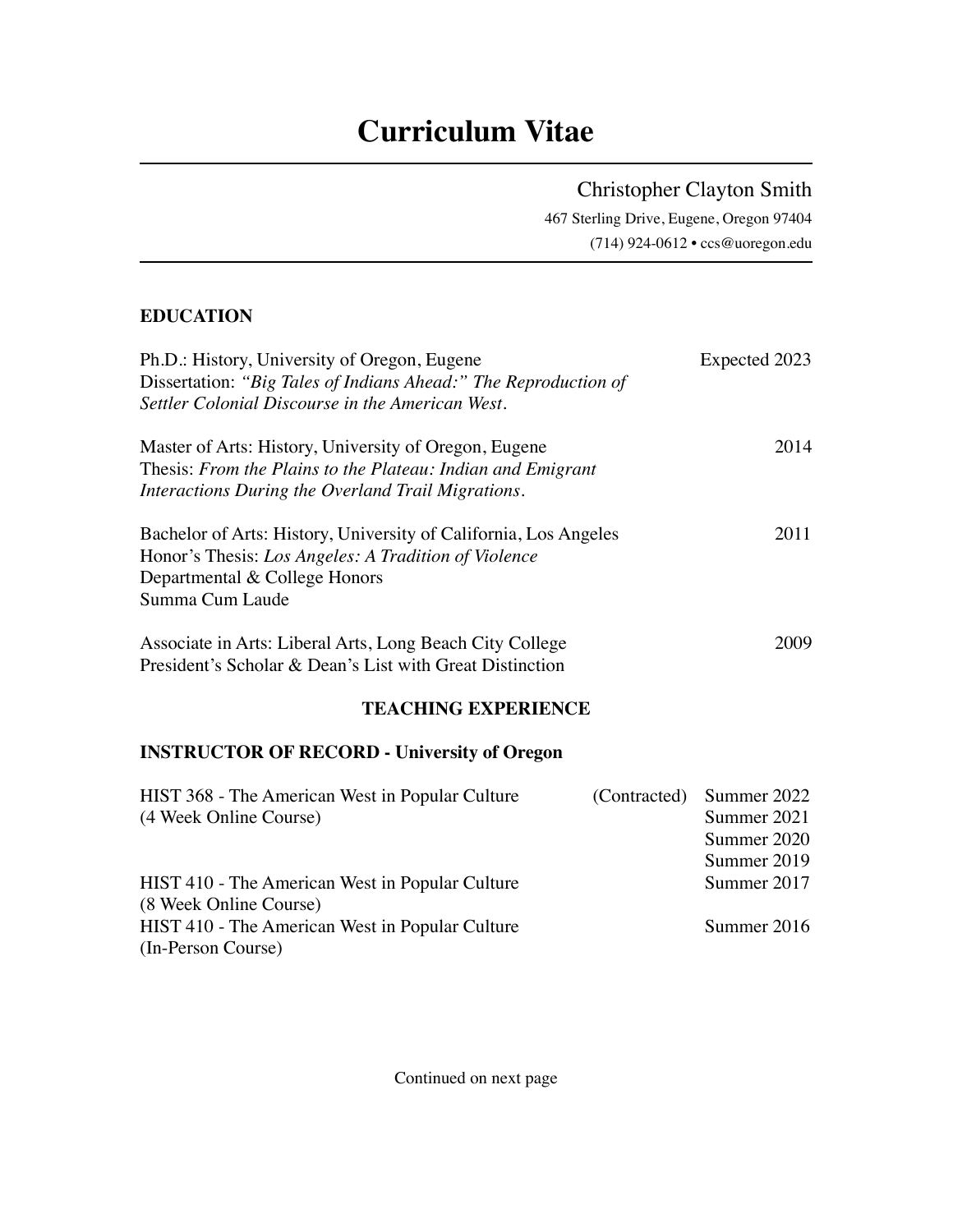# **GRADUATE STUDENT TEACHING (Discussion Sections) - University of Oregon**

| ES 101 - Introduction to Ethnic Studies                      | Fall 2021     |
|--------------------------------------------------------------|---------------|
|                                                              | Spring 2019   |
|                                                              | Winter 2019   |
|                                                              | Fall 2018     |
|                                                              | Spring 2018   |
|                                                              | Winter 2018   |
|                                                              | Winter 2016   |
| HIST 203 - United States History Survey III (20th Century)   | Spring 2017   |
| HIST 202 - United States History Survey II (19th Century)    | Winter 2015   |
| <b>HIST 251 - African American History Survey</b>            | Spring 2014   |
| HIST 203 - United States History Survey III (20th Century)   | Spring $2013$ |
| HIST 201 - United States History Survey I (Pre-19th Century) | Fall 2012     |

## **GRADUATE STUDENT TEACHING (Grading) - University of Oregon**

| ES 250 - Introduction to African American Studies | Winter 2022      |
|---------------------------------------------------|------------------|
|                                                   | Spring 2016      |
| HIST 221 - Sex in History                         | Spring 2020      |
| HIST 381 - Latin American History                 | Winter 2020      |
| HIST 215 - Food in World History                  | <b>Fall 2019</b> |
|                                                   | Winter 2017      |
| ES 256 - Intro to Native American Studies         | Fall 2017        |
|                                                   | Fall 2015        |
| HIST 380 - Latin America in the Colonial Period   | Fall 2016        |
| HIST 463 - American Consumerism                   | Spring 2015      |
|                                                   | Winter 2014      |
| HIST 301 - Modern European History                | Fall 2014        |
| HIST 240 - War in the Modern World                | Fall 2013        |
| HIST 309 - History of Women in the U.S.           | Winter 2013      |
|                                                   |                  |

#### **PUBLICATIONS**

| Review of "Hang Them All": George Wright and the Plateau Indian War By<br>Donald L. Cutler. Pacific Northwest Quarterly. 109 (2017): 40-41.                                                                   |      |  |
|---------------------------------------------------------------------------------------------------------------------------------------------------------------------------------------------------------------|------|--|
| Review of <i>Blockades or Breakthroughs?: Aboriginal Peoples Confront the</i><br><i>Canadian State, Yale D. Belanger and P. Whitney Lackenbauer, ed.</i><br>Pacific Northwest Quarterly. 106 (2015): 144-145. | 2015 |  |
| Review of Overland West: The Story of the Oregon and California Trails,<br>Vol. II, With Visions Bright before Them: Trails to the Mining West                                                                | 2015 |  |

*1849-1852* By William Bagley. *Idaho Yesterdays.* [Accepted, forthcoming]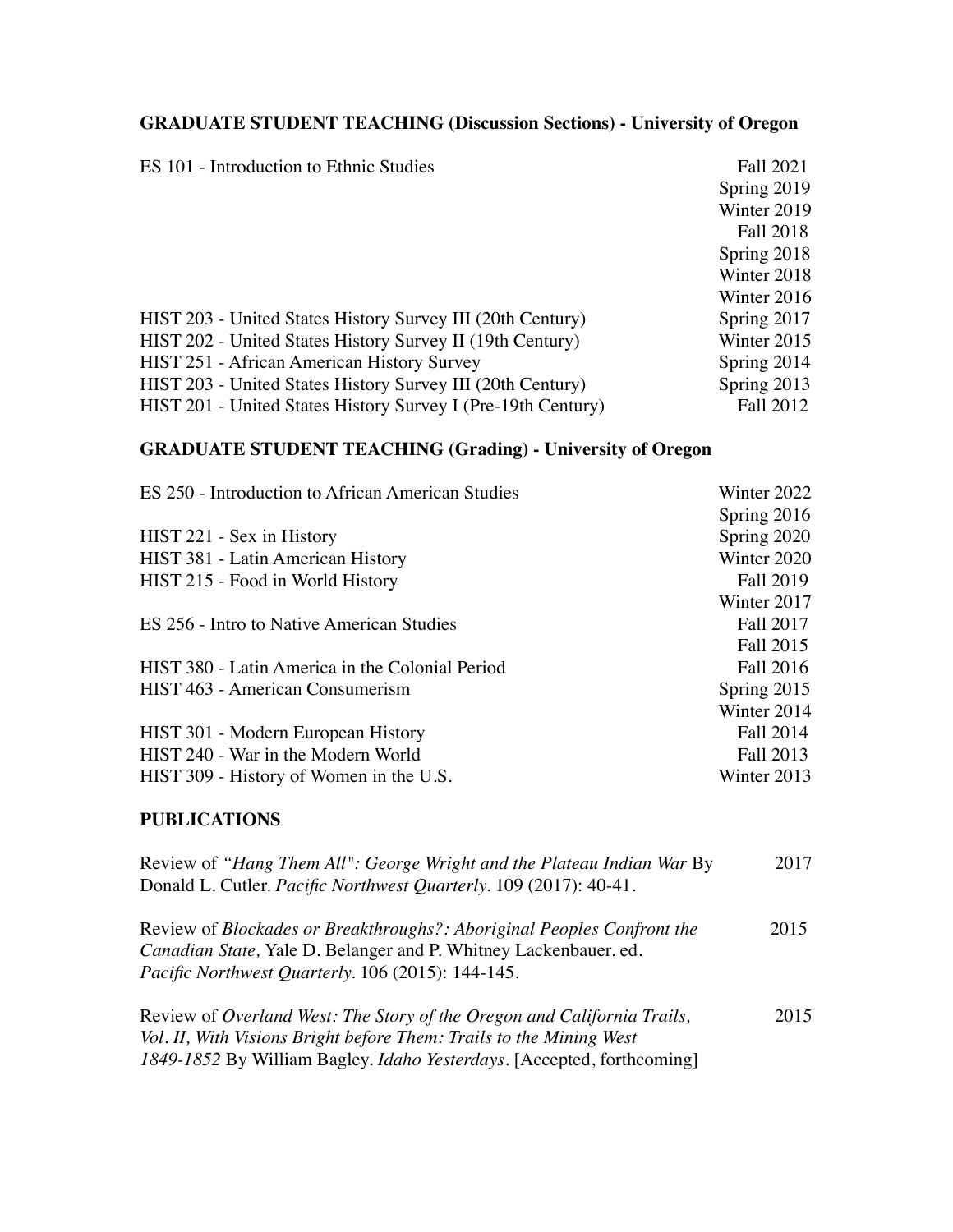| Mary Marki and Christopher Smith, "Vigilantism during the Gold Rush" in<br>Invitation to an Execution: A History of the Death Penalty in the United<br>States, ed. Gordon Morris Bakken (Albuquerque, University of New<br>Mexico Press, 2010).                                                                                                                                                         |                                                |  |  |  |
|---------------------------------------------------------------------------------------------------------------------------------------------------------------------------------------------------------------------------------------------------------------------------------------------------------------------------------------------------------------------------------------------------------|------------------------------------------------|--|--|--|
| <b>PRESENTATIONS</b>                                                                                                                                                                                                                                                                                                                                                                                    |                                                |  |  |  |
| "Plains, Trains, and Automobiles: Settler Discourse in Travel Writing,"<br>Organization of American Historians Conference (Accepted,<br>cancelled due to Covid-19 Pandemic).                                                                                                                                                                                                                            | 2020                                           |  |  |  |
| "Big Tales of Indians Ahead: Overland Travel Narratives As Settler<br>Colonial Discourse," Western History Association Conference.                                                                                                                                                                                                                                                                      | 2019                                           |  |  |  |
| "Faculty Focus: George Dyson Travel Diary," Co-Presenter with Professor<br>Marsha Weisiger, Special Collections at Knight Library, University of<br>Oregon.                                                                                                                                                                                                                                             | 2018                                           |  |  |  |
| "West of the Snake: An Environmental Study of Native Responses to<br>Settler Encroachment In Oregon Territory." American Society of<br>Ethnohistory Conference.                                                                                                                                                                                                                                         | 2015                                           |  |  |  |
| <b>INVITED TALKS</b>                                                                                                                                                                                                                                                                                                                                                                                    |                                                |  |  |  |
| "Introduction to Settler Colonialism," Introduction to Ethnic Studies,<br>Department of Ethnic Studies, University of Oregon.                                                                                                                                                                                                                                                                           | 2021, 2019, 2018                               |  |  |  |
| "Hog & Hominy: Food as Cultural Identity, From 'Southern' to 'Soul',"<br>Food in World History, Department of History, University of Oregon.                                                                                                                                                                                                                                                            | 2019, 2017                                     |  |  |  |
| <b>VOLUNTEER SERVICE</b>                                                                                                                                                                                                                                                                                                                                                                                |                                                |  |  |  |
| Departmental Teaching Workshop "Preparing an Online Course"                                                                                                                                                                                                                                                                                                                                             | 2018                                           |  |  |  |
| Co-President of History Guild, University of Oregon.                                                                                                                                                                                                                                                                                                                                                    | 2013-2014                                      |  |  |  |
| HONORS, AWARDS, GRANTS AND SCHOLARSHIPS                                                                                                                                                                                                                                                                                                                                                                 |                                                |  |  |  |
| • Peggy Pascoe Dissertation Writing Fellowship, University of Oregon<br>• William N. Nord History Fellowship, University of Oregon<br>• Beekman Scholarship, University of Oregon<br>• Samuel and Marion Merrill Graduate Student Travel Grant, Organization of<br>American Historians (Awarded, cancelled due to Covid-19 Pandemic).<br>• Graduate Teaching Fellowship, History, University of Oregon. | 2020-2021<br>2020<br>2020<br>2020<br>2019-2020 |  |  |  |

Continued on next page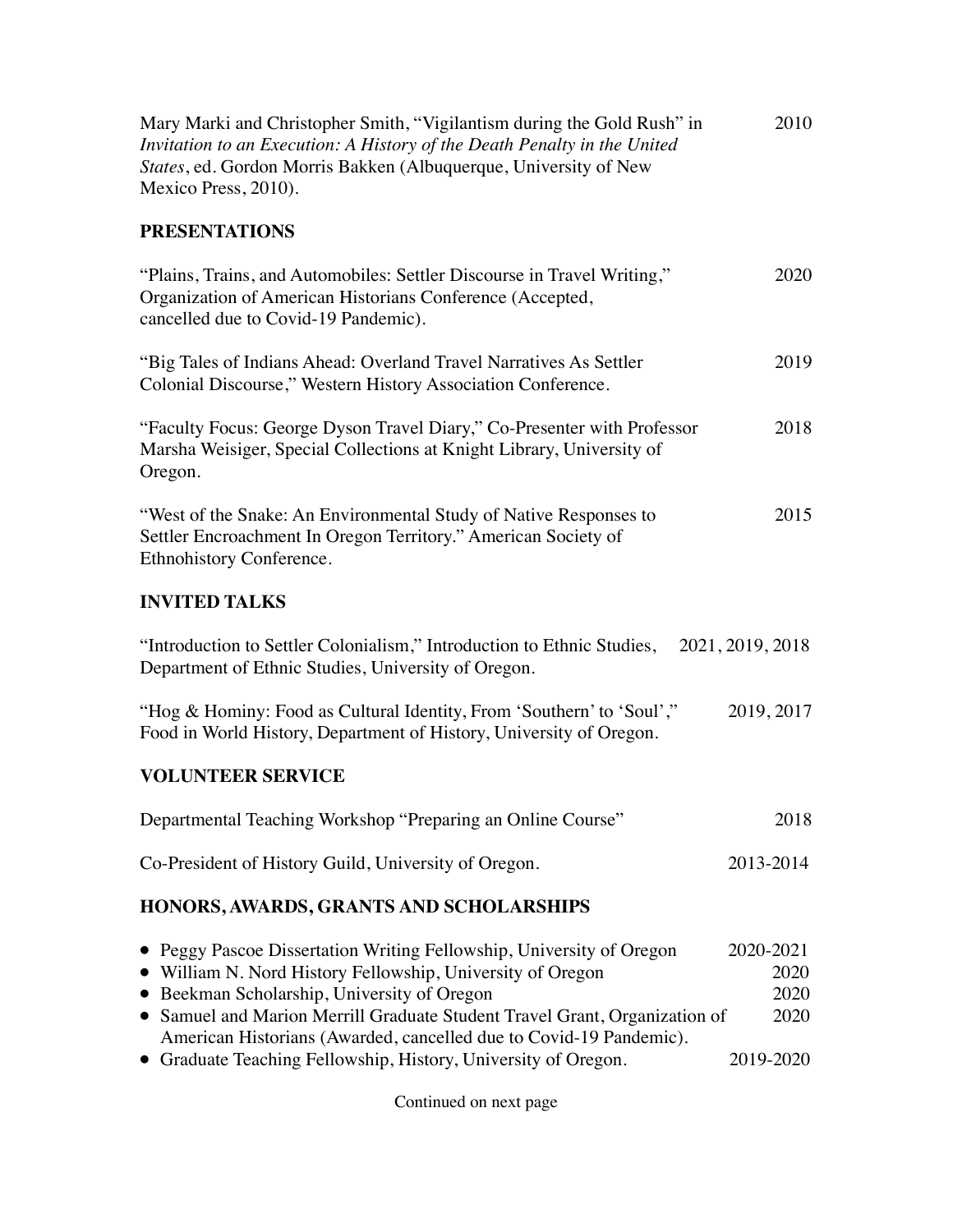| • Graduate Teaching Fellowship, Ethnic Studies, University of Oregon. | 2018-2019 |
|-----------------------------------------------------------------------|-----------|
| Graduate Teaching Fellowship, Ethnic Studies, University of Oregon.   | 2017-2018 |
| Graduate Teaching Fellowship, History, University of Oregon.          | 2016-2017 |
| • Peggy Pascoe Graduate Student Fellowship in History, University of  | 2016-2017 |
| Oregon.                                                               |           |
| • Graduate Teaching Fellowship, Ethnic Studies, University of Oregon. | 2015-2016 |
| • Peggy Pascoe Graduate Student Fellowship in History, University of  | 2015-2016 |
| Oregon.                                                               |           |
| • Graduate Teaching Fellowship, History, University of Oregon.        | 2014-2015 |
| • Peggy Pascoe Graduate Student Fellowship in History, University of  | 2014-2015 |
| Oregon.                                                               |           |
| • Catherine Cornwall Foundation Summer Research Grant, University of  | 2014      |
| Oregon.                                                               |           |
| • Graduate Teaching Fellowship, History, University of Oregon.        | 2013-2014 |
| • Peggy Pascoe Graduate Student Fellowship in History, University of  | 2013-2014 |
| Oregon.                                                               |           |
| • Richard M. Brown Summer Research Fellowship, History, University of | 2013      |
| Oregon.                                                               |           |
| • Graduate Teaching Fellowship, History, University of Oregon.        | 2012-2013 |
| • Peggy Pascoe Graduate Student Fellowship in History, University of  | 2012-2013 |
| Oregon.                                                               |           |

# **LANGUAGES**

| Spanish |  |  | Low-Intermediate reading, speaking, and writing. |
|---------|--|--|--------------------------------------------------|
|         |  |  |                                                  |